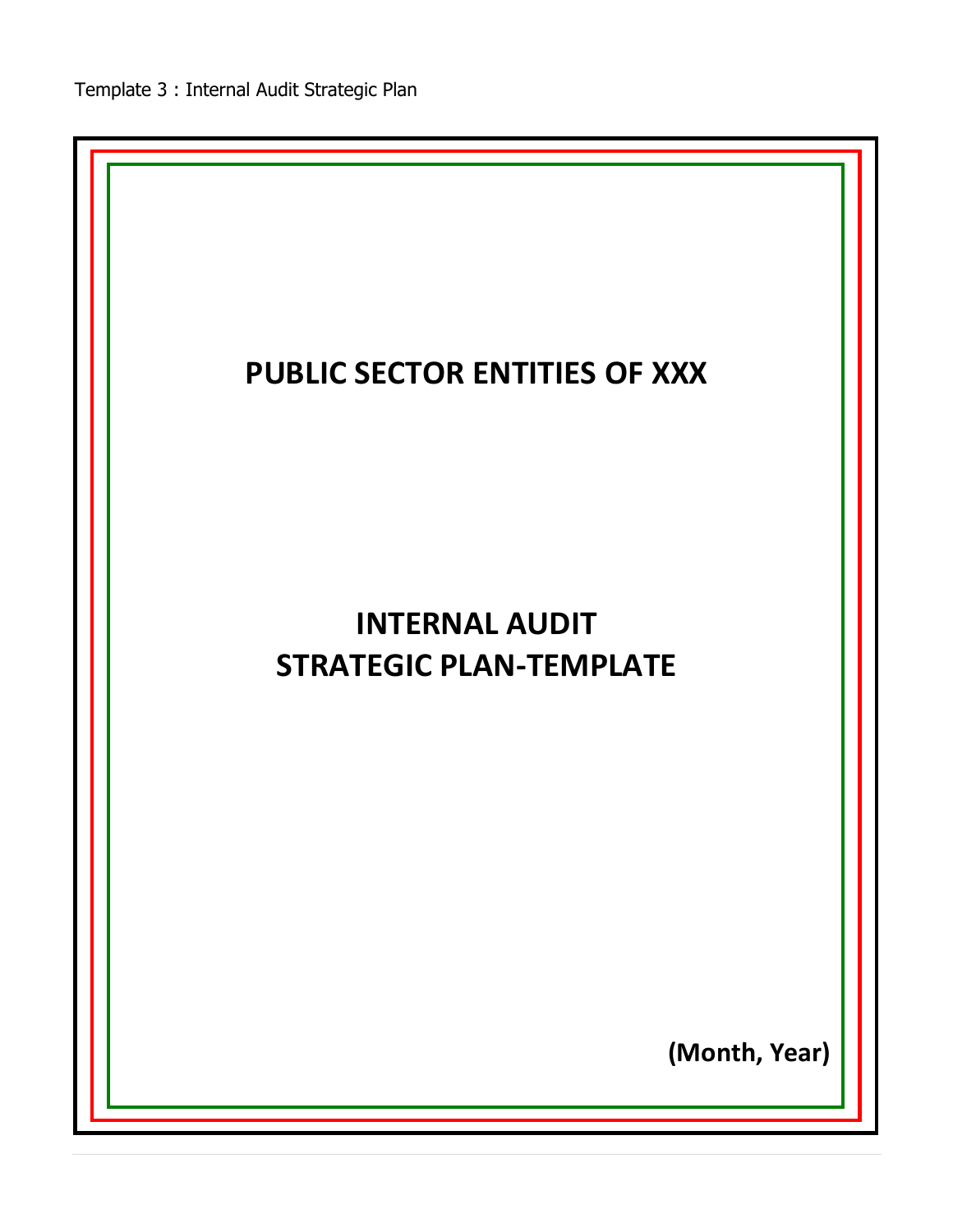# <span id="page-1-0"></span>**Forward**

Commitment by the Audit Committee to ensure the Internal Audit Strategic Plan is achieved.

# <span id="page-1-1"></span>**Preface**

Commitment by the Accounting Officer on the support that management will give to Internal Audit to ensure the Internal Audit Strategic Plan is achieved.

## <span id="page-1-2"></span>**Acknowledgement**

Note by the Head of Internal Audit Unit thanking the stakeholders that offered support in the development of the Internal Audit Strategic Plan.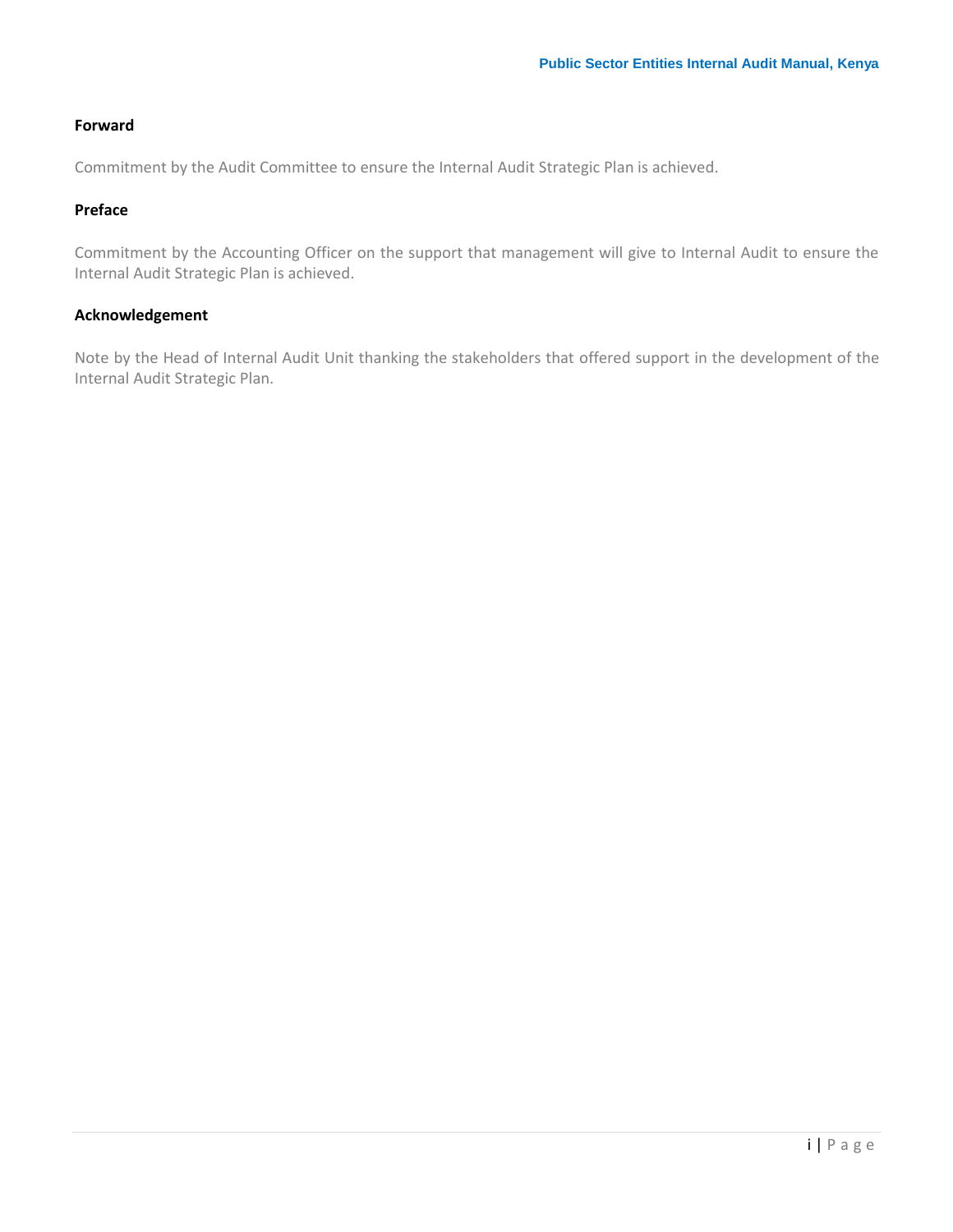# **TABLE OF CONTENTS**

|                | <b>FORWARD.</b>              |  |
|----------------|------------------------------|--|
|                | <b>PREFACE</b>               |  |
|                |                              |  |
| $\mathbf{1}$ . |                              |  |
| 1.1            |                              |  |
| 1.2            | <b>RATIONALE</b>             |  |
| $2_{\cdot}$    |                              |  |
| 2.1            |                              |  |
| 2.2            |                              |  |
| 2.3            |                              |  |
| 3.             |                              |  |
| 3.1            | <b>VISION</b>                |  |
| 3.2            |                              |  |
| 3.2            | <b>VALUES</b>                |  |
| 3.3            |                              |  |
| 4.             | <b>IAF STRUCTURE</b>         |  |
| 5.             |                              |  |
| 6.             | <b>ASSUMPTIONS AND RISKS</b> |  |
| 7.             |                              |  |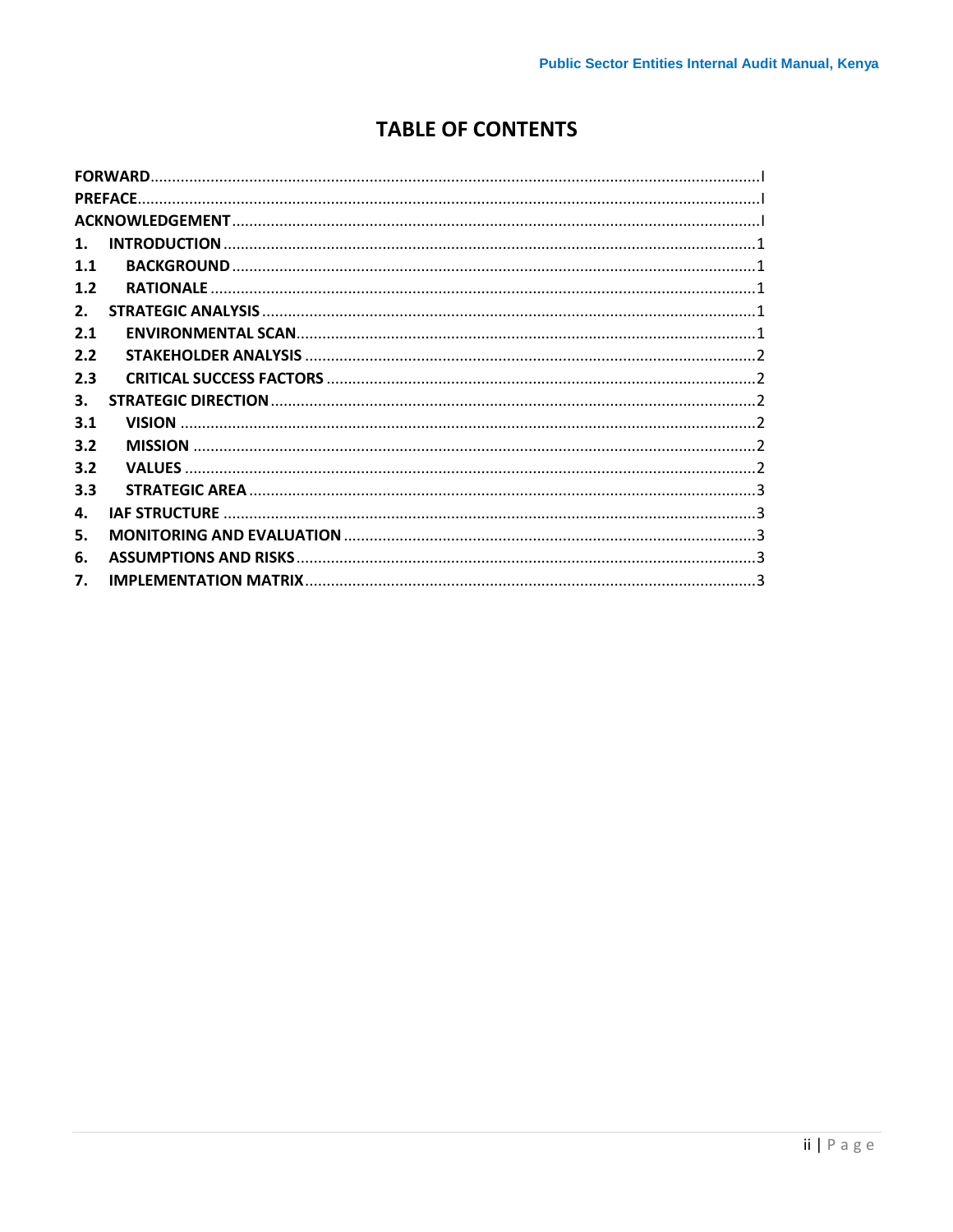#### **1. Introduction**

#### **1.1 Background**

This section will contain information on:

- Background information about the Public Sector Entity
- Mandate of the Internal Audit Function (IAF) as per Internal Audit Charter
- Background information about the IAF

#### **1.2 Rationale**

<span id="page-3-0"></span>This section will contain information on:

- Requirement of the PFM Act on the IAF preparing a strategic plan.
- How implementation of this plan will support the Public Sector Entity achieve its Integrated Strategic Plan.
- Standard guiding the IAF planning process.

#### <span id="page-3-1"></span>**2. Objectives**

The IAF should contribute to the achievement of the entity's strategic, operational, reporting, and compliance objectives. This section demonstrates:

- Understanding what the entity seeks to accomplish
- Also, understanding the industry in which it operates and the laws and policies that govern it.

#### <span id="page-3-2"></span>**3. Strategic Analysis**

This section evaluates the environment in which the IAF operates in to identify value at stake and establish critical success factors required to capture and deliver this value.

#### **2.1 Environmental Scan**

<span id="page-3-3"></span>This involves undertaking a SWOT Analysis which will help identify what should be incorporated in the strategic plan. It includes identifying the below factors of the internal audit activities:

- Strengths
- Weaknesses
- **Opportunities**
- <span id="page-3-4"></span>**•** Threats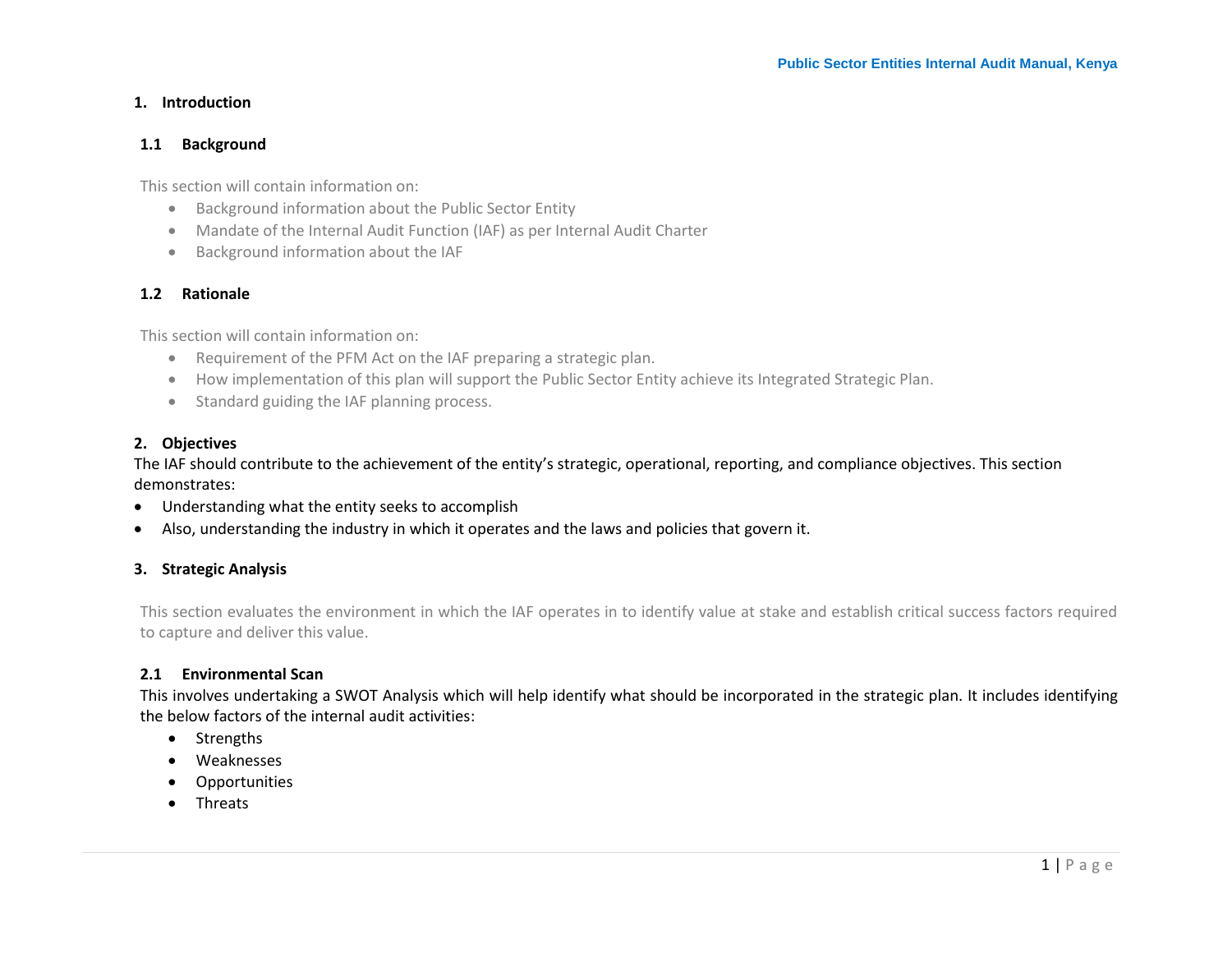#### **2.2 Key Initiatives**

This is where key factors that will have a major impact on the success of the activities of the internal audit. Each initiative should have an implementation timeline, what each initiative seeks to accomplish, how the performance of each will be measured and finally what are the associated SWOT elements.

#### **2.3 Stakeholder Analysis**

This section contains information on:

- Clear identification of the relevant stakeholders
- How and what information will be communicated to them
- Value to be delivered by IAF to the stakeholders
- IAF expectations of the stakeholders

#### **2.4 Critical Success Factors**

This section is where crucial factors are identified so as to enable the IAF focus on value addition activities that are most important allowing it to achieve its mandate.

#### <span id="page-4-0"></span>**4. Strategic Direction**

#### **3.1 Vision**

To be the trusted business advisor to Accounting Officers and the Audit Committee of the public sector entity by striving to offer ways of enhancing and protecting the entity's value.

#### **3.2 Mission**

<span id="page-4-1"></span>To enhance and protect the value of the entity by providing risk-based and objective assurance, advice and insight.

#### **3.2 Values**

<span id="page-4-2"></span>IIA Code of Ethics:

- Integrity
- Objectivity
- **•** Confidentiality
- <span id="page-4-5"></span><span id="page-4-4"></span><span id="page-4-3"></span>• Competency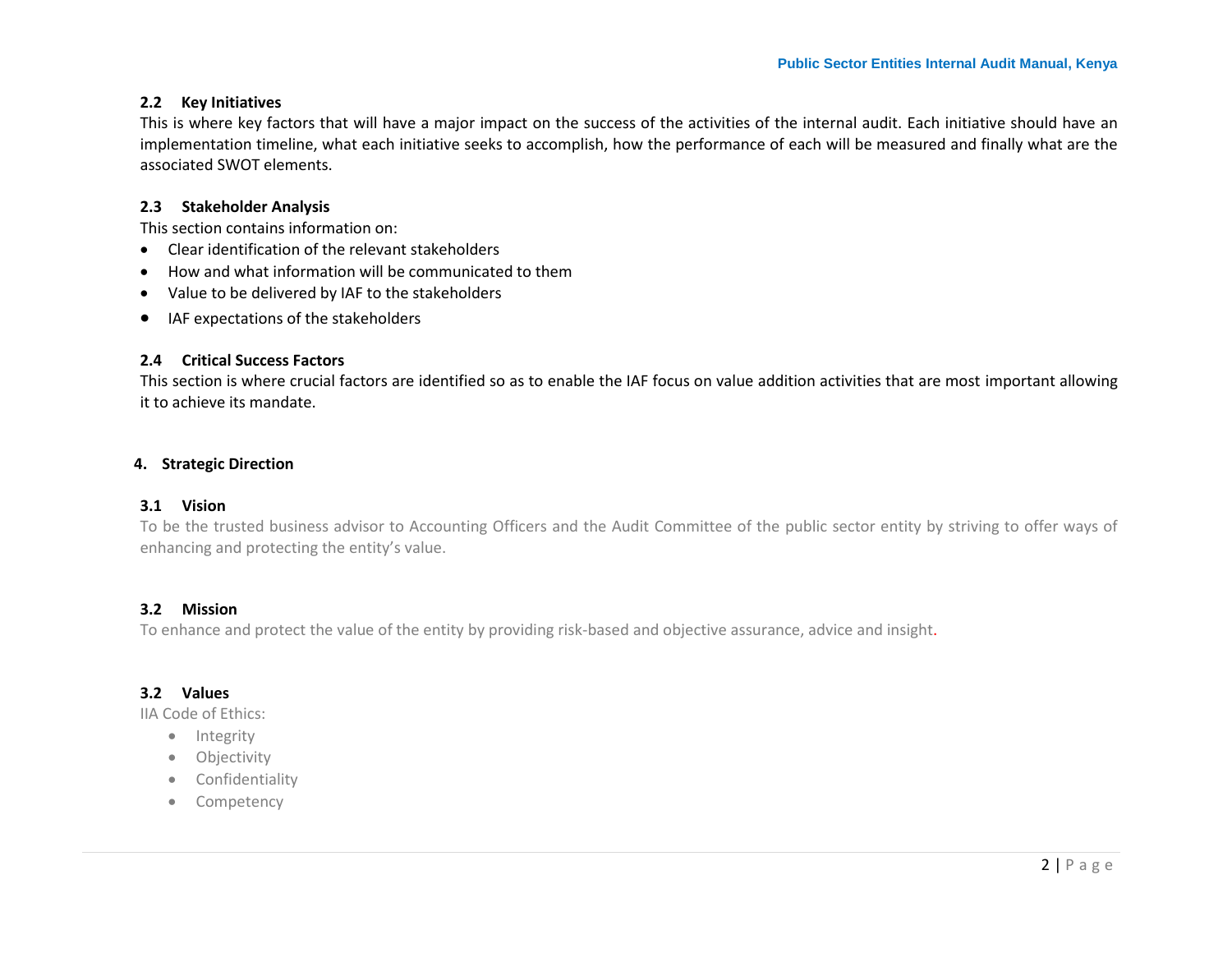# **3.3 Strategic Area**

This section provides information on

- **•** Strategic issue or strategic area of focus
- Objective/s in each area of focus
- **•** Strategies of achieving the objectives

#### **5. IAF Structure**

This section provides information on:

- The organogram required to achieve the objectives
- The roles and responsibilities of each role in supporting the achievement of the plan

# **6. Monitoring and Evaluation**

<span id="page-5-0"></span>This section provides information on how the Head of IAF, Audit Committee and the Accounting Officer will monitor the achievement of the strategic plan.

# **7. Assumptions and Risks**

This section provides information on:

- Assumptions underlying the successful achievement of the plan;
- Risks that may make the objectives not to be achieved and the strategies that will be implemented to manage the risks

# <span id="page-5-1"></span>**8. Implementation Matrix**

<span id="page-5-2"></span>This section provides information on:

- Activities to be implemented to achieve the objectives and strategies
- Timelines for implementing each activity
- Key performance indicators
- Output of each activity
- Responsibility of implementing each activity
- <span id="page-5-4"></span><span id="page-5-3"></span>Resources required to implement each activity.